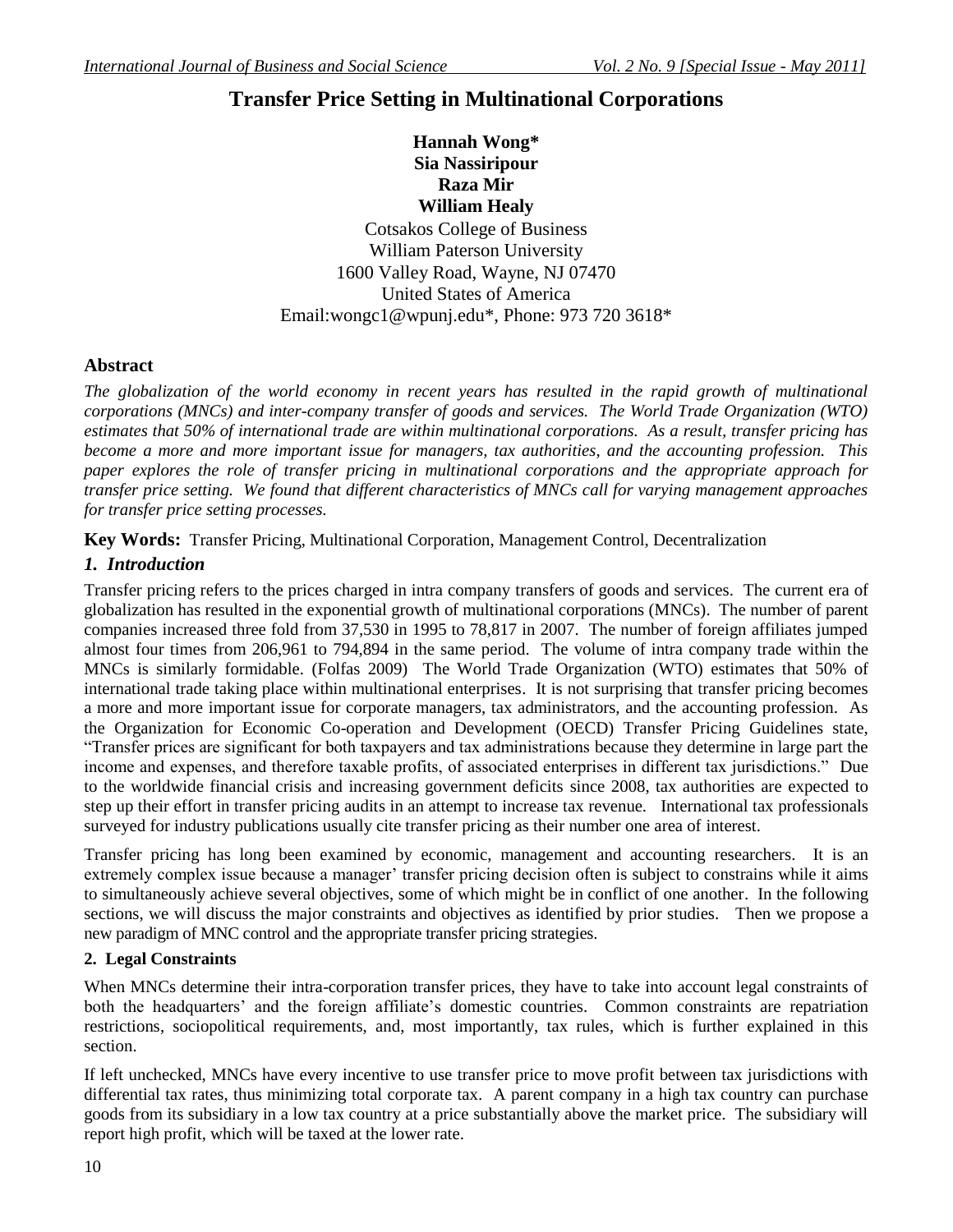The parent company will report a low profit, or even appear to be in financial distress. Hence the MNC will benefit from the lower global tax expense. The tax authority of the subsidiary will not object to the transfer price, since their tax revenue is increased by an artificially high profit, but the tax administrators of the parent company will find the existing transfer price and lost tax revenue objectionable.

To avoid such disputes among tax jurisdictions, the OECD provides Transfer Pricing Guidelines based on the arm's length principle – that the transfer price should be the same as if the two affiliates were two independent companies. The arm's length principle is the framework for many bilateral treaties between OECD countries, and even non-OECD governments. The Guidelines provide considerable technical details as to how to apply the arm's length principle. The newest guidelines were published in 2010. However, the actual application is not easy. It is not always possible to find comparable market transactions to set an acceptable transfer price, especially for high tech innovations.

Despite the OECD's guideline for arm's length principle, it might still be possible for MNCs to manipulate their transfer prices. Samuelson (1982) demonstrated that the market prices of the intra-company traded goods, and the resultant transfer prices, can be affected by production and sales decisions by the MNCs. Eden (1983) used a partial equilibrium model to analyze the effect of the Canadian tariff regulations on MNC transfer prices. He found that the MNCs can change their production levels to counteract the effect of the tariff regulation. Halperin and Srinidhi (1987) extended Samuelson's model to examine the effect of alternative transfer pricing methods specified in the U.S. Section 482 tax rule, namely, non-market resale price and cost-plus price. Prusa (1990) reached similar conclusions by using information economics theory, where the MNC and the tax authority possess asymmetric information. In summary, researchers found that MNCs can often change their environmental, marketing, and production decisions to manipulate the arm's length transfer price. Alfons (2009) provided empirical evidence that MNCs did shift profit to their German affiliates when their host country tax rates were higher than that in Germany.

To protect their tax revenue, governments often give their tax administrators extensive power to challenge the reported transfer prices, adjust taxable income of MNCs, and impose stiff penalties. For instance, U.S. tax code section 482 granted such sweeping authority to the Internal Revenue Service. A 20% penalty is imposed on an MNC if the transfer price adjustment by the IRS exceeds \$5 million. The penalty is increased to 40% of the additional tax where the adjustment exceeds \$20 million. To reduce the risk of transfer pricing audit and any subsequent penalties, MNCs often enter into an Advance Pricing Agreement (APA) with the tax administrators. An APA is an agreement between a taxpayer and a taxing authority on an appropriate [transfer pricing](http://en.wikipedia.org/wiki/Transfer_pricing) methodology for a specific set of transactions over a fixed future period of time.

### *3. Conflicting Objectives*

Transfer price can be an effective tool for MNCs to achieve many different objectives, such as profit maximization, cash flow management, marketing strategy implementation, production coordination, and employee motivation. For example, an MNC might need to keep the import price of its foreign subsidiary at a low level so as to enable it to enter a new market, obtain a target market share, or maintain a certain product mix. Among the various objectives, achieving maximum corporate-wide profit and divisional evaluation are often cited by managers as the most important goals of transfer pricing. Interestingly, these two objectives are often in conflict with each other.

Since transfer prices provide valuation for trade between divisions inside an MNC, they inevitably affect the divisional profit. Supposedly the transfer prices facilitate coordination between, and performance measure for, the divisions. However, decisions that maximize divisional profits often do not maximize global profit of the MNC. (Yunker 1983). Some researchers (Anctil and Dutta 1999, Smith 2002, Baldenius et al. 2004) recommended decoupling, that is, using different transfer prices for tax and performance evaluation purposes. However, MNCs are reluctant to use two sets of books lest that tax authorities might question the validity of the prices reported on their tax returns.

Some researchers used an empirical approach to find out managers' perceived relative importance of the various objectives and constraints in transfer pricing strategies. Burns (1980) received surveys from 62 of the Fortune 500 firms. She concluded that the five most important variables were: U. S. market conditions, level of competition in the foreign country, maintaining reasonable profit for the foreign subsidiary, U.S. taxes, and economic conditions in the foreign country. Yunker (1983) used 50 survey responses from the Fortune 500 firms.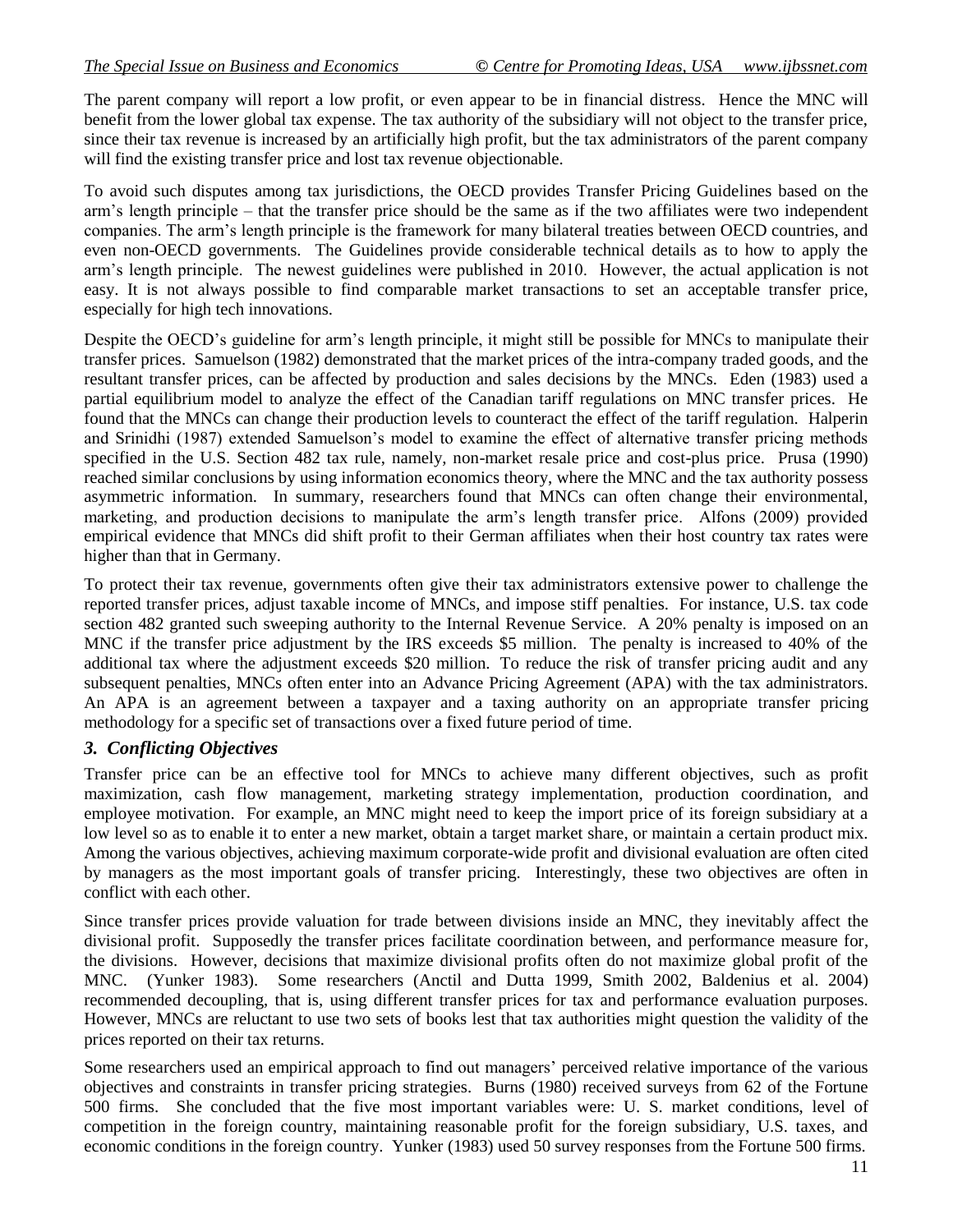She found significant relationship among the endogenous policy variables, namely, subsidiary autonomy, performance evaluation, and transfer pricing policy. She also found that these policies were related to company characteristics and environment factors. Tang (1992) used responses from 143 Fortune 500 companies. The most important variables were: overall global profit, tax differentials between countries, repatriation restrictions, competition environment in foreign country, and foreign customs duties and legislation. Al-Eryani et al. (1990) compared the transfer pricing factors of U.S. firms with affiliates in less developed countries with those of U.S. firms with affiliates in developed countries. They found that legal constraints, such as antitrust, antidumping, tax, customs, and financial reporting regulations, and firm size were key factors affecting transfer pricing strategies. These empirical surveys indicate that many factors are considered when managers set transfer prices.

In short, both analytical and empirical studies illustrate the complexity in the multinational transfer pricing environment. It has been found that managers strive to meet numerous, and often conflicting, objectives in their transfer pricing decisions, while at the same time subject to constraints imposed by the governments or market conditions. They have to decide on a transfer price that provides the optimal tradeoff among the objectives.

## *4. Transfer Price Setting*

Due to the complexity of transfer pricing decisions, and the necessity to take into consideration local economic, social, political and legislative environment, some researchers suggest that the transfer pricing decision should be delegated to the divisional level. The divisional managers should negotiate a mutually acceptable price for goods and services traded between them. For instance, Svejnar and Smith (1984) used a game theory model to analyze the bargaining power between MNCs and local partners in less developed countries while they negotiated transfer prices. On the other hand, Halperin and Scrinidhi (1991) used a cooperative equilibrium model of decentralized MNCs to maximize global profit. They looked at the effects of negotiation power in decentralized corporations. The difference between the centralized and decentralized optimum represented the cost of decentralization.

While these economic models and empirical surveys have provided invaluable insights in the complexity of transfer pricing decisions, they fail to provide managers with practical guidelines regarding who should be making the transfer pricing decisions. Should the pricing strategies be formulated by the headquarters and imposed on the divisions? Or should the divisional managers given the autonomy to negotiate the transfer price with each other? In the following sections, we are going to draw upon management theories of MNC control and their implications on transfer pricing process. We divide the various theories into three categories: the structural control school, the intra-corporate school, and the transnational school.

## *5. MNC Control Theories and Transfer Pricing Strategies*

## **5.1 The Structural Control School**

The structural control school focuses on the inter-division relationship that the headquarters of a corporation should foster (Hill, Hitt & Hoskisson, 1992). These theorists recognize the need for a balance between functional specialization by the divisions and centralized oversight by the headquarters. Their primary conclusion is that *related*  diversified organizations, which seek to exploit corporate economies of scope, would be better served by cooperative arrangements between divisions, while *unrelated* diversified firms, in their quest for internal governance advantages, would profit more from inter-division competition. Accordingly, our proposition is:

*Proposition 1: MNCs enjoying economies of scale, whose divisional operations are more related to one another, are likely to perform better when divisions cooperate with one another. It is important for transfer prices in these MNCs to foster such coordination among the divisions.*

### **5.2 The Intra-Corporate School**

The intra-corporate school evaluates the level of openness, subjectivity and trust that can be incorporated into the corporate-division relationship. This branch of research focuses on a variety of control mechanisms deployed by the corporate headquarters, such as incentive systems (Govindarajan, 1988), inter-division resource sharing systems (Gupta & Govindarajan, 1986), corporate-division relations (Gupta, 1987), socialization of new entrants (Goold & Quinn, 1990) and the choice between behavior based and outcome based control mechanisms (Govindarajan & Fisher, 1990). According to this school, depending upon the environment that various organizations operate in, they can be classified either as *open* or *closed* systems. The table below depicts various characteristics, generic strategies and preferred organizational arrangements within open and closed systems: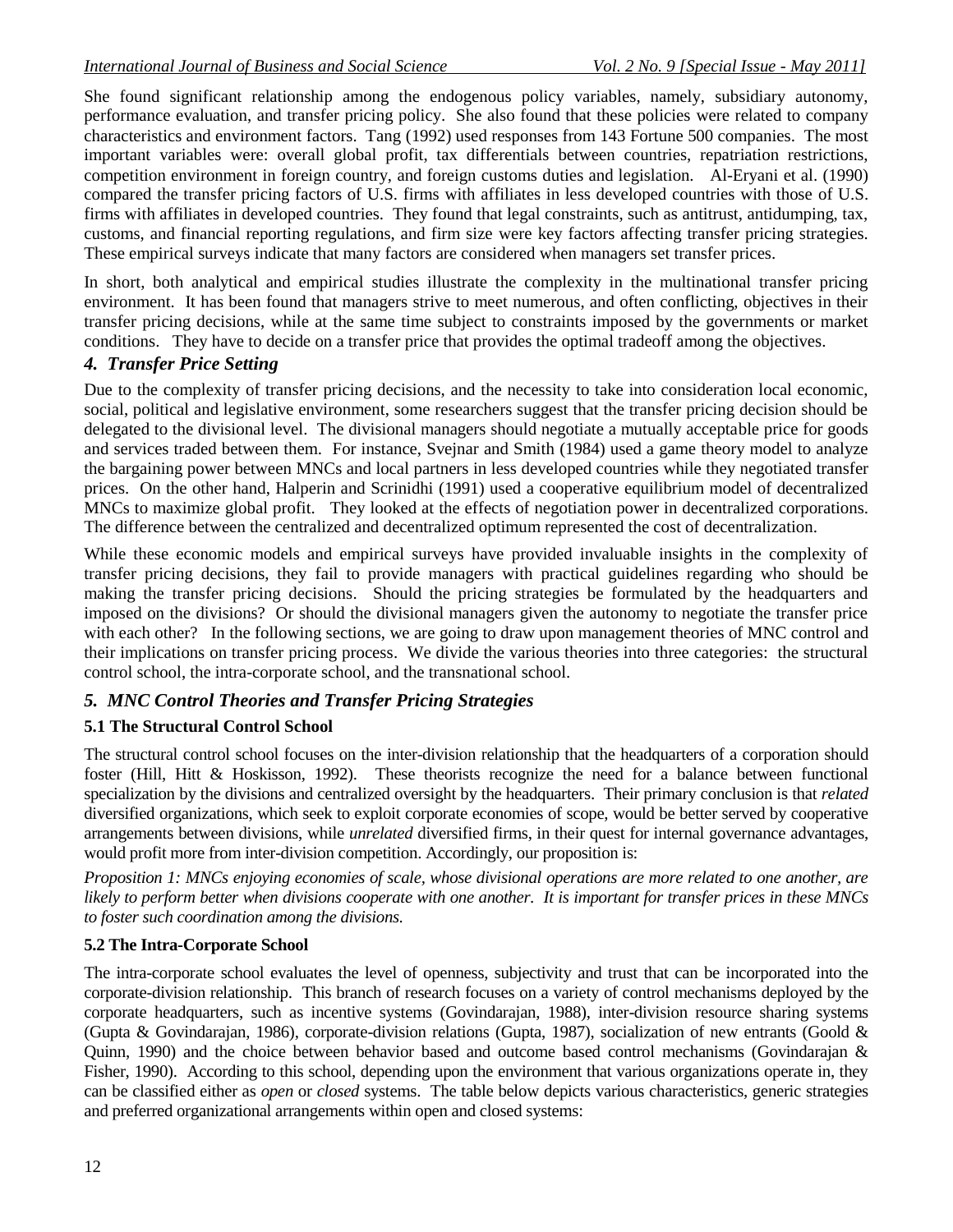| <b>OPEN SYSTEMS</b>                        | <b>CLOSED SYSTEMS</b>                      |
|--------------------------------------------|--------------------------------------------|
| Miles and Snow strategy: Prospectors       | Miles and Snow strategy: Defenders         |
| Porter's generic strategy: Differentiation | Porter's generic strategy: Cost leadership |
| Open inter-division relationships          | Competitive inter-division relations       |
| Incentives linked to corporate performance | Incentives linked to division performance  |
| Distributed information systems            | Centralized information systems            |
| Loose control systems                      | Tight control systems                      |

The primary conclusion of this school is that open systems profit more from subjective, cooperative and trust-based inter-division relations, while closed systems are better served by objective, competitive and contractual inter-division relations.

*Proposition 2: MNCs with an open system culture benefits from cooperative inter-division relations. It is more likely that transfer price decisions can be delegated to the divisional level in these MNCs.* 

### **5.3 The Transnational School**

Scholars of the transnational school contend that the structure of an MNC is determined by its size and its level of diversity, such as its product range and geographic spread. Thus, it needs to experiment with a hybrid mixture of structures, including decentralization and centralization (Taggart, 1998).

There are four major disadvantages associated with excessive centralization in an MNC (Egelhoff, 1988):

- Overloading of top management team decision-making capacity.
- Time lost in moving information.
- Negative impact on motivation.
- The unavailability of specific information at the top level.

On the other hand, it has been argued that greater interdependence between divisions may require greater dependence on the top management team as a coordinator in inter-division transactions (Govindarajan, 1988). In such cases, the top management acts as a resource allocator or facilitator.

*Proposition 3: MNCs characterized by high interdependence among divisions are likely to perform better when using centralized control systems than those using decentralized decision systems. Transfer prices set by a centralized control system is more desirable than by a decentralized system.* 

### **5.4 Agency Theory**

Transfer pricing is an area of great potential conflict between subsidiaries, often leads to a need for mediation by corporate headquarters. If the transactions between subsidiaries are going to be conducted over a long term, formal negotiations between subsidiaries, with facilitation by the headquarters, would work best. However, in the case of ad hoc transactions between two subsidiaries, the relationship has to be negotiated with both sides by the corporate arbitrator, who possesses imperfect information. Both subsidiaries are then pulling toward a different equilibrium point, and the informational asymmetries in ad hoc transactions may often be so great that corporate interests would be best served by decentralizing the decision at the subsidiary level. It may be proposed therefore that the headquarters of an MNC should mediate the transfer pricing process only when large, multiple or long term orders are being negotiated. For ad hoc transfers, it would be best to relegate the decision to the SBU level, where they would follow a market-based course. Based on the above reasoning, we propose the following proposition:

*P4: When negotiating inter-subsidiary transfer on a long term basis, corporate mediation is more likely to lead to better performance than market-based transactions, and vice versa.* 

### *6. Conclusion*

In this paper, we discussed the complexity of transfer pricing of the MNC. It has to take into consideration of multiple objectives, some are in contradiction with one another, and try to come up with effective transfer price setting strategies. We addressed this issue first by examining the economic, as well as management, literature. We explored how the transfer price setting process should differ according to the characteristics of the MNCs. Such diversity in the control systems are already being implemented across MNCs. Many MNCs have begun to move from geocentric control systems towards a more transnational structure, which involves greater autonomy to the subsidiaries. In addition, some are also moving from a single tier control (headquarter-subsidiary) to a more regional system, where there is a two-tier system (headquarter-region-subsidiary).